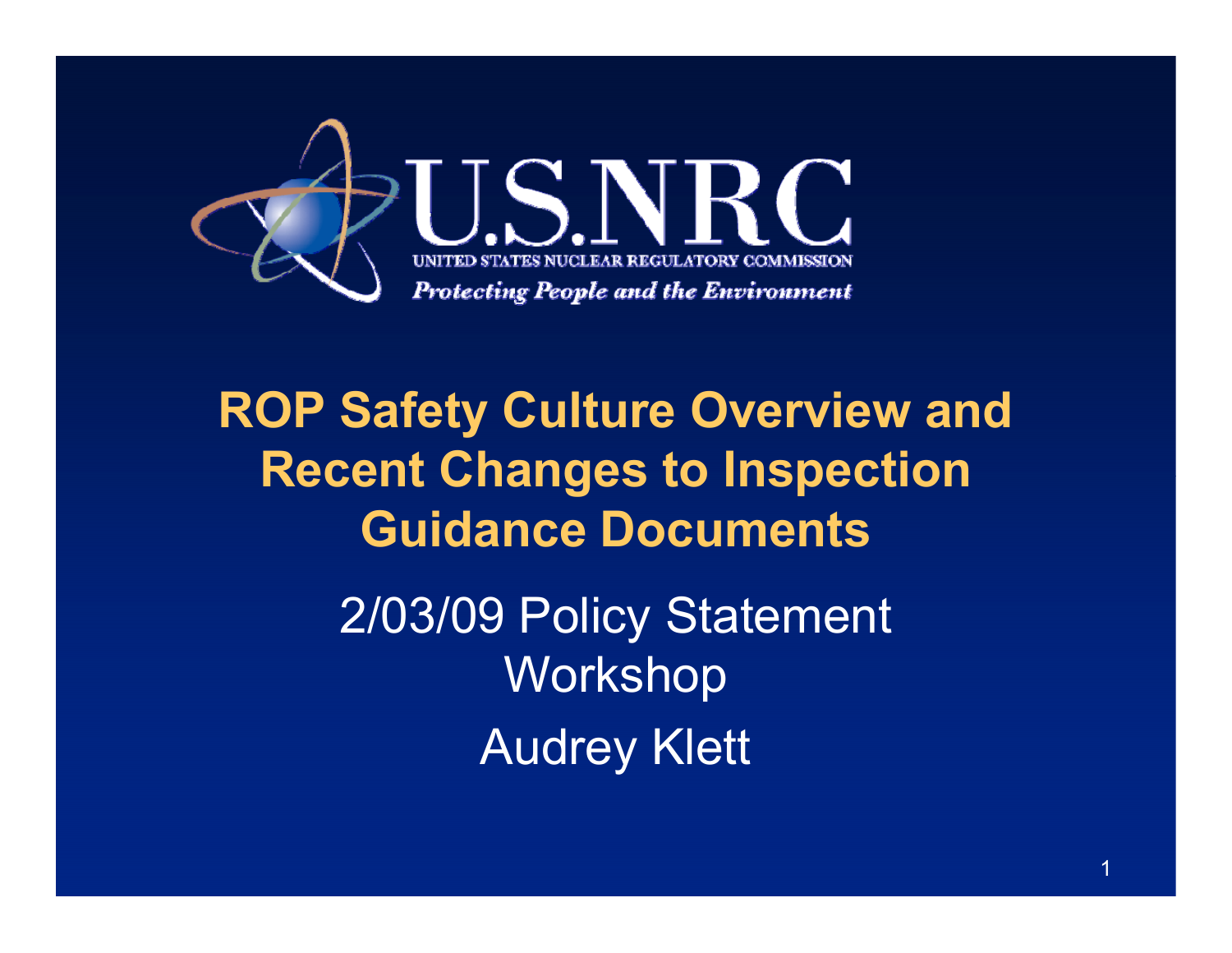

## **Overview of ROP Safety Culture Facets**

- • Increasing regulatory actions and requests for third-party licensee SC assessment based on graded approach
- • Insights gained by assigning safety culture cross-cutting aspects to inspection findings
- •Periodic site assessments consider potential for safety culture implications of substantive cross-cutting issues
- $\bullet$  Inspection procedures provide guidance for evaluating whether licensee considered safety culture components during root cause evaluations
- $\bullet$  Criteria for requesting and expecting a licensee to perform an additional safety culture assessment
- $\bullet$  IP95003 provides guidance for NRC evaluation of a licensee thirdparty safety culture assessment and for NRC independent assessment
- $\bullet$  Evaluating current ROP safety culture components and aspects to make them more objective and observable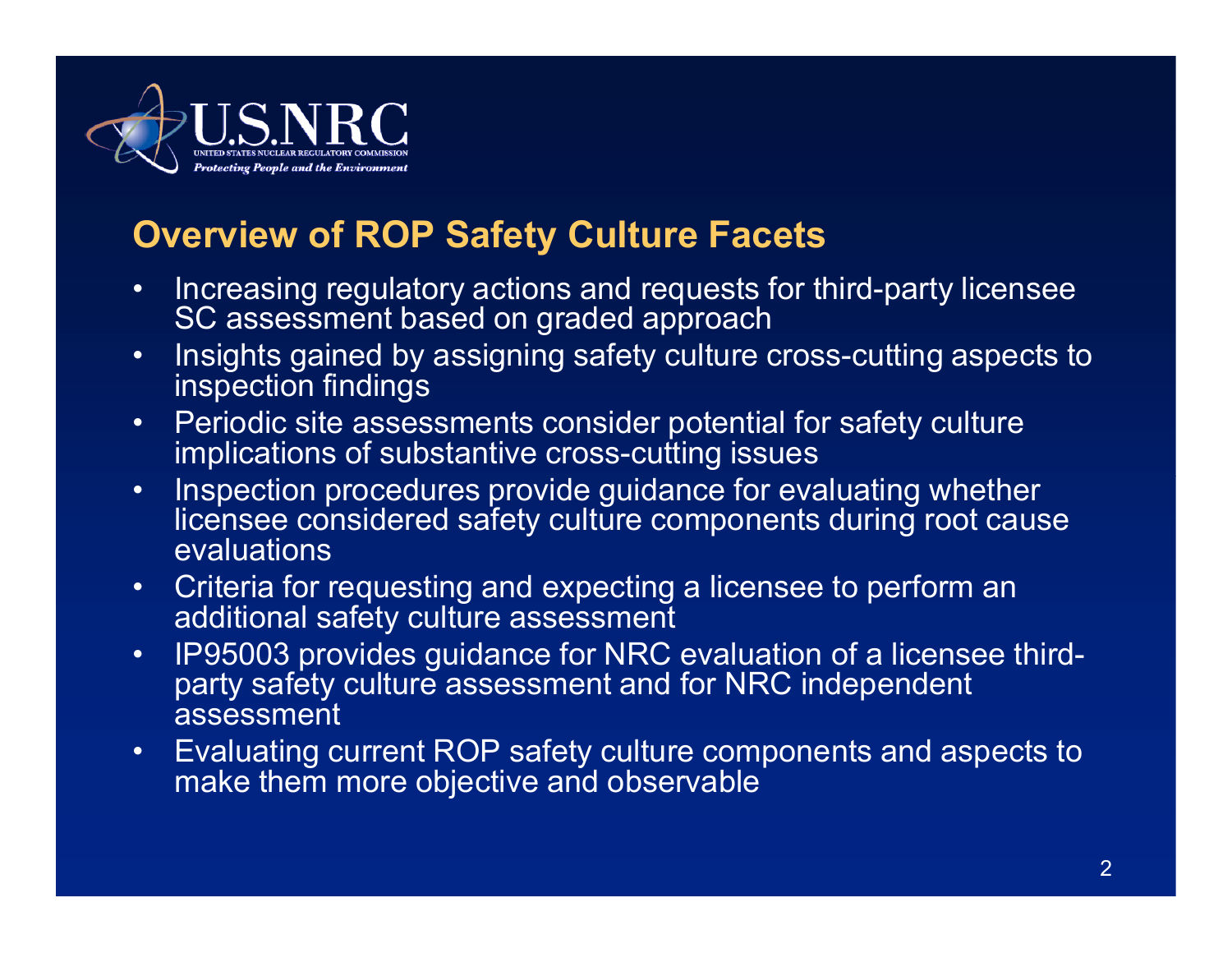

## **IP95003 Safety Culture Assessment**

- **CIsang of graded NRC safety culture assessment activities based** on evaluation of 3rd party assessment methodology, tools and **results**
- •If weaknesses are not identified with 3<sup>rd</sup> party methods/qualifications, focus will be on licensee response
- $\bullet$ Evaluate licensee progress in: performing evaluation of assessment results; identifying appropriate corrective actions; developing action plans; and implementing corrective actions
- •If weaknesses with comprehensiveness, conduct targeted assessment activities focusing on: groups/levels not sufficiently covered or inadequately sampled; or safety culture components inadequately covered
- • If weaknesses with methodology/assessor qualification, conduct sampling activities to evaluate consistency of results